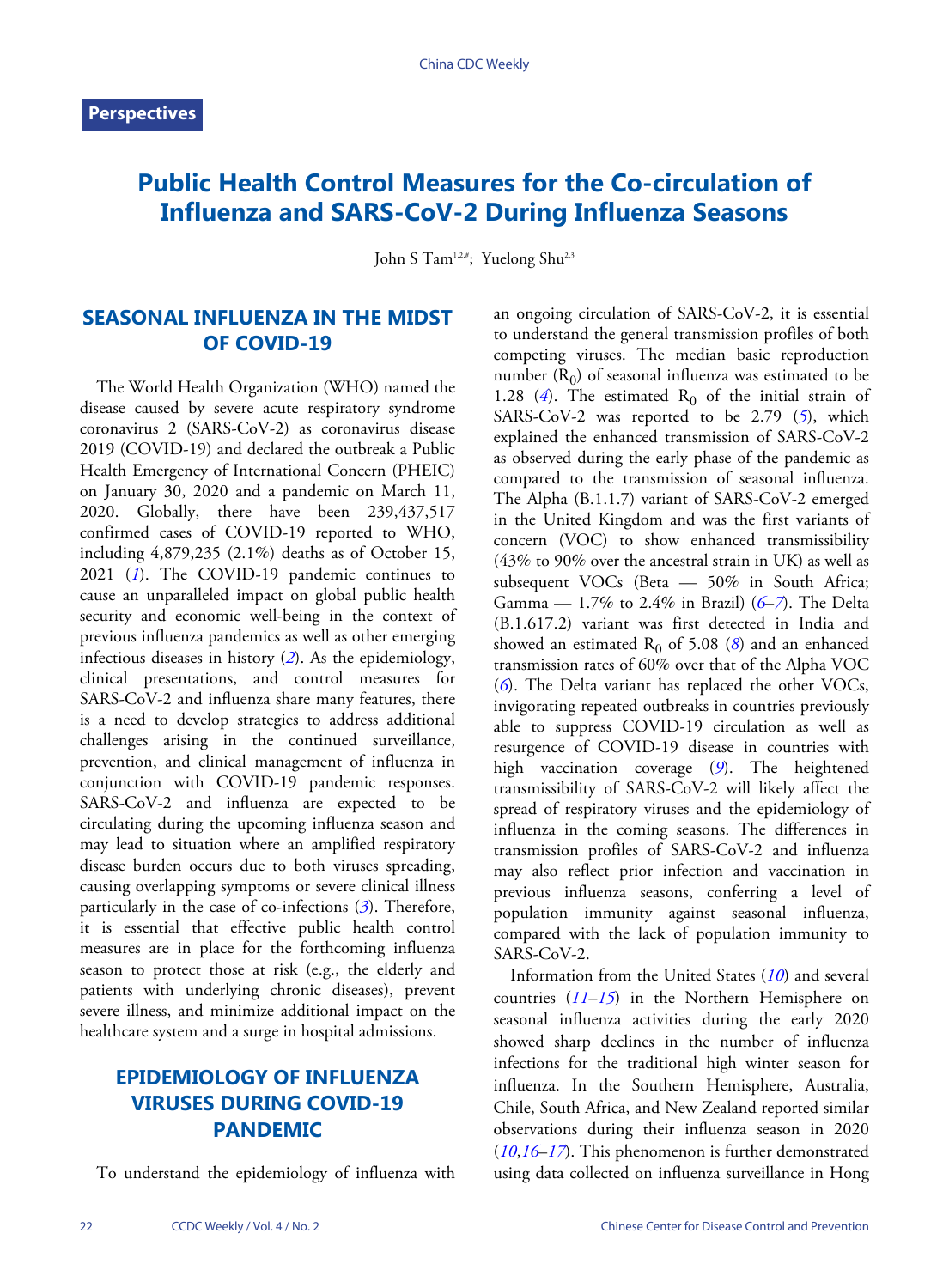Kong, China (Northern Hemisphere) and Australia (Southern Hemisphere) over multiple influenza seasons to October 2021. As shown in [Figure 1](#page-1-0), laboratory confirmed influenza infections for Hong Kong, China and Australia were drastically reduced during influenza seasons for 2020 and 2021. Similar finding were reported from China (*[18](#page-4-4)*).

In addition to influenza viruses, the etiology and epidemiology of traditional infections has also been significantly altered with notable decreases in the incidence of other seasonal respiratory viral infections. With the exception of rhinoviruses (RV), the incidence of respiratory syncytial virus (RSV), parainfluenza viruses (PIV), adenovirus (AV), human metapneumovirus (hMPV), and other seasonal coronaviruses were effectively absent during surveillance activities for respiratory viruses during the COVID-[19](#page-4-2) pand[emi](#page-4-1)c period as [r](#page-4-5)eported from Australia (*[16](#page-4-2)*), UK (*[15](#page-4-1)*) and Canada (*[19](#page-4-5)*).

Many studies suggested that the decline in the activities of seasonal influenza and other respiratory viruses may have been attributed to the widespread and stringent community non-pharmaceutical intervention (NPI) measur[es i](#page-3-9)[mpl](#page-4-0)[em](#page-4-2)e[nte](#page-4-3)d to control the COVID-19 pandemic (*[10](#page-3-9)*–*[11](#page-4-0)*,*[16](#page-4-2)*–*[17](#page-4-3)*). These included the following: 1) border closure and quarantine of travelers for the control of importation; 2) community control measures such as widespread testing, isolating cases, contact tracing, and quarantine of exposed persons; 3) physical distancing measures such as stay-at-home orders, cancelling business and social gatherings, and school closures; 4) good personal and environmental hygiene including mandatory face mask policies in public areas; and 5) campaigns on risk communication to public and community stakeholders. Many of such measures implemented for COVID-19 control were also suggested to be effective for the control of influenza (*[18](#page-4-4)*,*[20](#page-4-6)*–*[21](#page-4-7)*). In addition to these NPI measures, promotion of influenza vaccination had also been implemented. The increase in influenza vaccine uptake for 2019/2020 and 2020/2021 season was suggested to be a major factor contributing to the reduced burden of influenza of the seasons in Hong Kong. Influenza vaccination statistics in Hong Kong demonstrated 38%, 26%, 24%, and 10% increases in vaccine uptake among children aged  $6$  months to  $<6$ years, children aged 6 to <12 years, adults aged 5[0–6](#page-4-8)4 years, and the elderly aged ≥65 years, respectively (*[22](#page-4-8)*). Similar increase in influenza vaccinatio[n ra](#page-4-1)tes was also noted in UK for the 2020/2021 season (*[15](#page-4-1)*).

<span id="page-1-0"></span>



Notes: Figure 1A data source: Flu Express, Centre for Health Protection, Hong Kong Special Administration Region, [https://www.chp.gov.hk/files/xls/flux\\_data.xlsx](https://www.chp.gov.hk/files/xls/flux_data.xlsx). Figure 1B data source: Immunisation Coalition, Australia, <https://www.immunisationcoalition.org.au/news-data/influenza-statistics/>.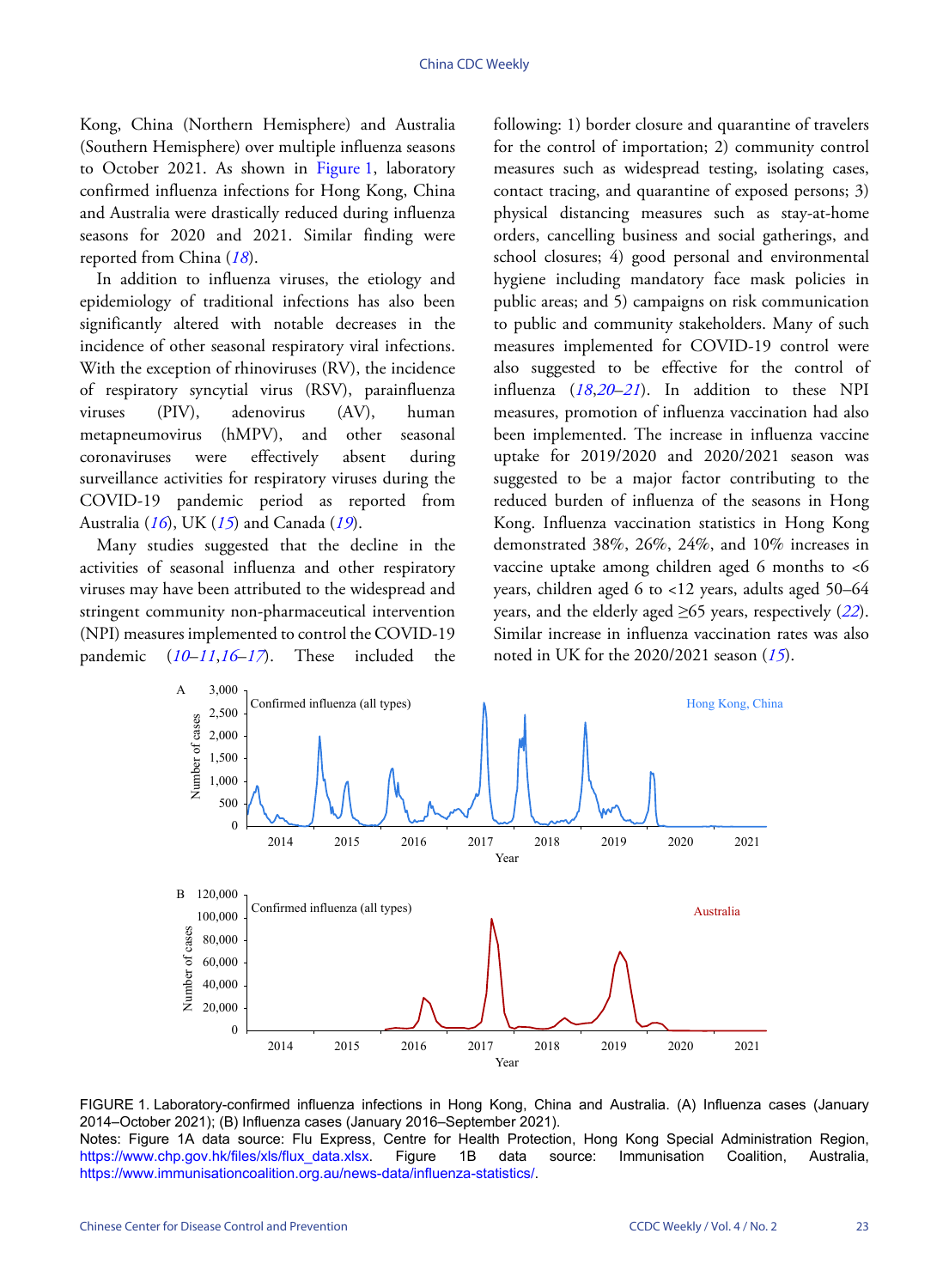### **INCIDENCE AND CLINICAL SIGNIFICANCE OF CO-INFECTION**

With the ongoing intense surveillance of pathogens during the COVID-19 pandemic, the recovery of other pathogens in patients with SARS-CoV-2 infection has been reported (*[23](#page-4-9)*–*[25](#page-4-10)*). A recent systematic review and meta-analysis on the occurrence of co-infections and superinfections and their outcomes among patients with SARS-CoV-2 infection showed that the pooled prevalence of co-infection amounts to 19% and that of superinfection was 24% in 118 publications included in the systemic review (*[25](#page-4-10)*). Among viruses identified in the analysis, influenza A had the highest prevalence (22.3%) followed by influenza B  $(3.8%)$  among co-infected patients while rhinovirus was the most frequent in patients with superinfection (11%). It is important to note from the analysis that patients identified with a co-infection or superinfection had higher odds of dying (odds ratio=3.31) than those who had SARS-CoV-2 infection alone. Patients with co-infections had a higher average length of hospital stay than those with superinfections (29.0 days *vs*. 16 days), and those with superinfections had a higher prevalence of requiring mechanical ventilation (45% *vs*. 10%) than those with a co-infection. Such information stimulated many discussions about the possible impact of the coming influenza season while variants of SARS-CoV-2 are circulating at the same time (*[26](#page-4-11)*–*[29](#page-4-12)*).

As discussed above, influenza infection may induce severe clinical disease due to superinfection or coinfection with SARS-CoV-2 (*[24](#page-4-13)*). Bai et al. (*[30](#page-4-14)*) in their research provide the first experimental evidence which may explain the mechanism by which coinfection of influenza virus and SARS-CoV-2 showed enhancement in pathogenesis. It was reported that coinfection was associated with an increased expression level of ACE2, the major receptor for SARS-CoV-2 entry into target cells, leading to the augmentation of SARS-CoV-2 infectivity. It was further observed in another study that simultaneous or sequential coinfection of SARS-CoV-2 and A (H1N1)pdm09 caused more severe disease as co[mpa](#page-4-15)red to single infections by either virus in hamsters (*[31](#page-4-15)*).

### **CONTROL FOR CO-CIRCULATION OF SEASONAL INFLUENZA AND SARS-COV-2**

The possible impact of influenza virus and

SARS-CoV-2 co-circulating this autumn and winter season in the Northern Hemisphere has the potential to further impact the already strained public healthcare system under the COVID-19 pandemic, particularly on inpatient and intensive care utilization (*[32](#page-4-16)*). Modeling studies on seasonal influenza implicated that as the number of seasons with low influenza activity increases, immunity in the population decreases with an increasingly susceptible population, leading to a possible 20% increase in influenza-related hospitalizations in the subsequent year if nonpharmaceutical intervention practices were eased (*[29](#page-4-12)*, *[33](#page-4-17)*). More broadly, it is suggested that healthcare systems should fully optimize available effective strategies for influenza management in anticipating future cocirculation of influenza and SARS-CoV-2 as the 2021–2022 influenza season approaches.

#### **Diagnosis and Surveillance**

The early symptoms of COVID-19 patients often include fever, dry cough, and fatigue, and it is not possible to distinguish SARS-CoV-2 infecti[on](#page-4-18)f[rom](#page-4-19) those of influenza based on symptoms alone (*[34](#page-4-18)*–*[35](#page-4-19)*). As best practices of care for the two infections are different, making available the rapid diagnostic tests for both viruses is essential, particularly for high-risk groups and patients with severe respiratory illnesses, in the situation that co-circulation of SARS-CoV-2 and influenza viruses is anticipated. In addition, rapid diagnostic testing and surveillance are necessary to ensure effective infection control procedures, including isolation, contact tracing, quarantine of exposed individuals, and containment measures in the community or institutional/hospital settings, can be implemented swiftly.

#### **Vaccination**

Influenza vaccination of risk groups as well as healthcare workers is central in seasonal influenza control measures. The WHO and other national and international health authorities had repeatedly made influenza vaccination recommendations. However, vaccine uptake among high-risk groups and healthcare workers remained low and vaccine uptake in the elderly population remained below the WHO recommended 70[%](#page-4-20) coverage even in many highincome countries (*[36](#page-4-20)*). Additional efforts to improve influenza vaccination rates among high-risk groups and healthcare workers are an essential and effective strategy to reduce influenza burden and allow for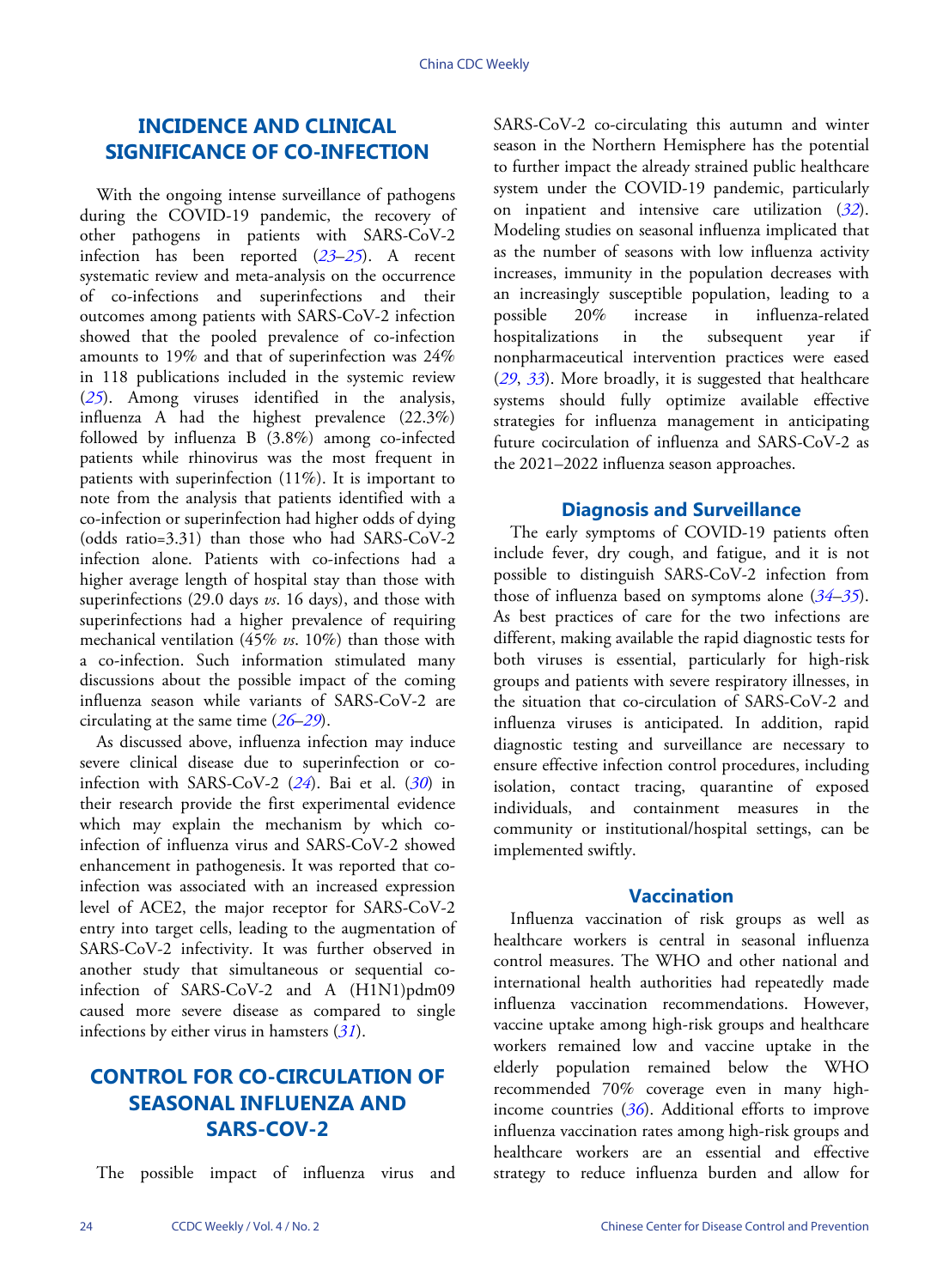better preparedness for anticipated co-circulation of influenza and SARS-CoV-2 in the coming influenza season (*[37](#page-4-21)*). In addition, the ability of the influenza virus to augment COVID-19 severity (*[31](#page-4-15)*) underscores the importance of influenza virus as a key target for prevention and control of severe clinical disease due to co-infection. Therefore, influenza vaccination should be recommended for populations with a high risk of co-infection.

#### **Treatment**

Influenza vaccines vary in degree of antigenic match to circulating viruses, and influenza vaccine effectiveness can differ by age group as well as the degree of antigenic match between vaccine and circulating viruses (*[38](#page-4-22)*). A number of neuraminidase inhibitors (NAIs) such as oseltamivir as well as inhibitors targeting the viral polymerase such as baloxavir, had been evaluated and demonstrated to be [effe](#page-4-23)c[tive](#page-4-24) for the prophylaxis and treatment of influenza (*[39](#page-4-23)*–*[40](#page-4-24)*). However, no antiviral has been approved for the treatment of SARS-CoV-2 infection to date. In anticipation of cocirculation of influenza and SARS-CoV-2, strategies on influenza antiviral use should be developed to provide high-risk individuals with antivirals prophylactically and patients are treated within the 48-hour window according to established treatment guidelines. Prophylactic use of influenza antivirals may also be warranted during influenza outbreaks in care homes or institutions as an additional protective measure to reduce influenza burden and burden of co-infection in the most vulnerable populations.

### **CONCLUSION**

The emergence of SARS-CoV-2 has resulted in an unprecedented global pandemic causing substantial morbidity and mortality, particularly among older and vulnerable adult populations. Public health policymakers worldwide have instituted stringent nonpharmaceutical interventions to mitigate the transmission of SARS-CoV-2 virus. Vaccines for SARS-CoV-2 have been developed and global vaccination for high-risk populations has been implemented gradually. There was concern regarding the potential of increased healthcare burden from the dual impact of an ongoing COVID-19 pandemic coinciding with the seasonal influenza virus peak which may cause significant additional morbidity, mortality,

and health-service demand. Experimental and surveillance reports also indicated that co-infection with influenza viruses and SARS-CoV-2 occurs with enhanced severity. As the 2021–2022 Northern-Hemisphere influenza season approaches, it is important to maintain a high index of suspicion for coinfection. Measures should be adopted to prevent coinfection. Vaccination against influenza becomes even more important. Rapid diagnostic evaluation of patients presenting in respiratory distress to emergency departments for both SARS-CoV-2 and influenza is necessary. Treatment with antiviral agents for influenza should be initiated. Moreover, social distancing and mask wearing are beneficial to protect people from the transmission of either or both viruses.

#### doi: [10.46234/ccdcw2021.228](https://doi.org/10.46234/ccdcw2021.228)

# Corresponding author: John S Tam, john.sl.tam@polyu.edu.hk.

Submitted: October 25, 2021; Accepted: October 28, 2021

#### **REFERENCES**

- <span id="page-3-0"></span>1. World Health Organization. WHO Coronavirus (COVID-19) Dashboard. 2021. [https://covid19.who.int/.](https://covid19.who.int/) [2021-10-17].
- <span id="page-3-1"></span>2. Shang YF, Li HW, Zhang R. Effects of pandemic outbreak on economies: evidence from business history context. [Front Public Health](https://doi.org/10.3389/fpubh.2021.632043) 2021;9:632043. [http://dx.doi.org/10.3389/fpubh.2021.632043](https://doi.org/10.3389/fpubh.2021.632043).
- <span id="page-3-2"></span>3. Ma SM, Lai XQ, Chen Z, Tu SH, Qin K. Clinical characteristics of critically ill patients co-infected with SARS-CoV-2 and the influenza virus in Wuhan, China. [Int J Infect Dis](https://doi.org/http://dx.doi.org/10.1016/j.ijid.2020.05.068) 2020;96:683 − 7. [http://dx.doi.](https://doi.org/http://dx.doi.org/10.1016/j.ijid.2020.05.068) [org/http://dx.doi.org/10.1016/j.ijid.2020.05.068.](https://doi.org/http://dx.doi.org/10.1016/j.ijid.2020.05.068)
- <span id="page-3-3"></span>4. Biggerstaff M, Cauchemez S, Reed C, Gambhir M, Finelli L. Estimates of the reproduction number for seasonal, pandemic, and zoonotic influenza: a systematic review of the literature. [BMC Infect D](https://doi.org/10.1186/1471-2334-14-480)is 2014;14(1):480. [http://dx.doi.org/10.1186/1471-2334-14-480.](https://doi.org/10.1186/1471-2334-14-480)
- <span id="page-3-4"></span>5. Liu Y, Gayle AA, Wilder-Smith A, Rocklöv J. The reproductive number of COVID-19 is higher compared to SARS coronavirus. [J Travel Med](https://doi.org/10.1093/jtm/taaa021) 2020;27(2):taaa021. [http://dx.doi.org/10.1093/jtm/taaa021.](https://doi.org/10.1093/jtm/taaa021)
- <span id="page-3-5"></span>6. Davies NG, Abbott S, Barnard RC, Jarvis CI, Kucharski AJ, Munday JD, et al. Estimated transmissibility and impact of SARS-CoV-2 lineage B.1.1.7 in England. [Science](https://doi.org/10.1126/science.abg3055) 2021;372(6538):eabg3055. [http://dx.](https://doi.org/10.1126/science.abg3055) [doi.org/10.1126/science.abg3055](https://doi.org/10.1126/science.abg3055).
- <span id="page-3-6"></span>7. Tian DD, Sun YH, Zhou JM, Ye Q. The global epidemic of SARS-CoV-2 variants and their mutational immune escape. [J Med Viro](https://doi.org/10.1002/jmv.27376.)l 20211‐11. [http://dx.doi.org/10.1002/jmv.27376..](https://doi.org/10.1002/jmv.27376.)
- <span id="page-3-7"></span>8. Liu Y, Rocklöv J. The reproductive number of the Delta variant of SARS-CoV-2 is far higher compared to the ancestral SARS-CoV-2 virus. [J Travel Me](https://doi.org/10.1093/jtm/taab124)d 2021;28(7):taab124. [http://dx.doi.org/10.1093/](https://doi.org/10.1093/jtm/taab124) [jtm/taab124.](https://doi.org/10.1093/jtm/taab124)
- <span id="page-3-8"></span>9. Lechien JR, Saussez S. Importance of epidemiological factors in the evaluation of transmissibility and clinical severity of SARS-CoV-2 variants. [Lancet Infect D](https://doi.org/10.1016/S1473-3099(21)00474-6)is 2021. [http://dx.doi.org/10.1016/S1473-](https://doi.org/10.1016/S1473-3099(21)00474-6) [3099\(21\)00474-6](https://doi.org/10.1016/S1473-3099(21)00474-6).
- <span id="page-3-9"></span>10. Olsen SJ, Azziz-Baumgartner E, Budd AP, Brammer L, Sullivan S,

<sup>&</sup>lt;sup>1</sup> Department of Applied Biology and Chemical Technology, Hong Kong Polytechnic University, Hong Kong, China; <sup>2</sup> Asia Pacific Alliance for the Control of Influenza (APACI), South Melbourne, VIC, Australia; <sup>3</sup> School of Public Health (Shenzhen), Sun Yat-sen University, Guangzhou, Guangdong, China.